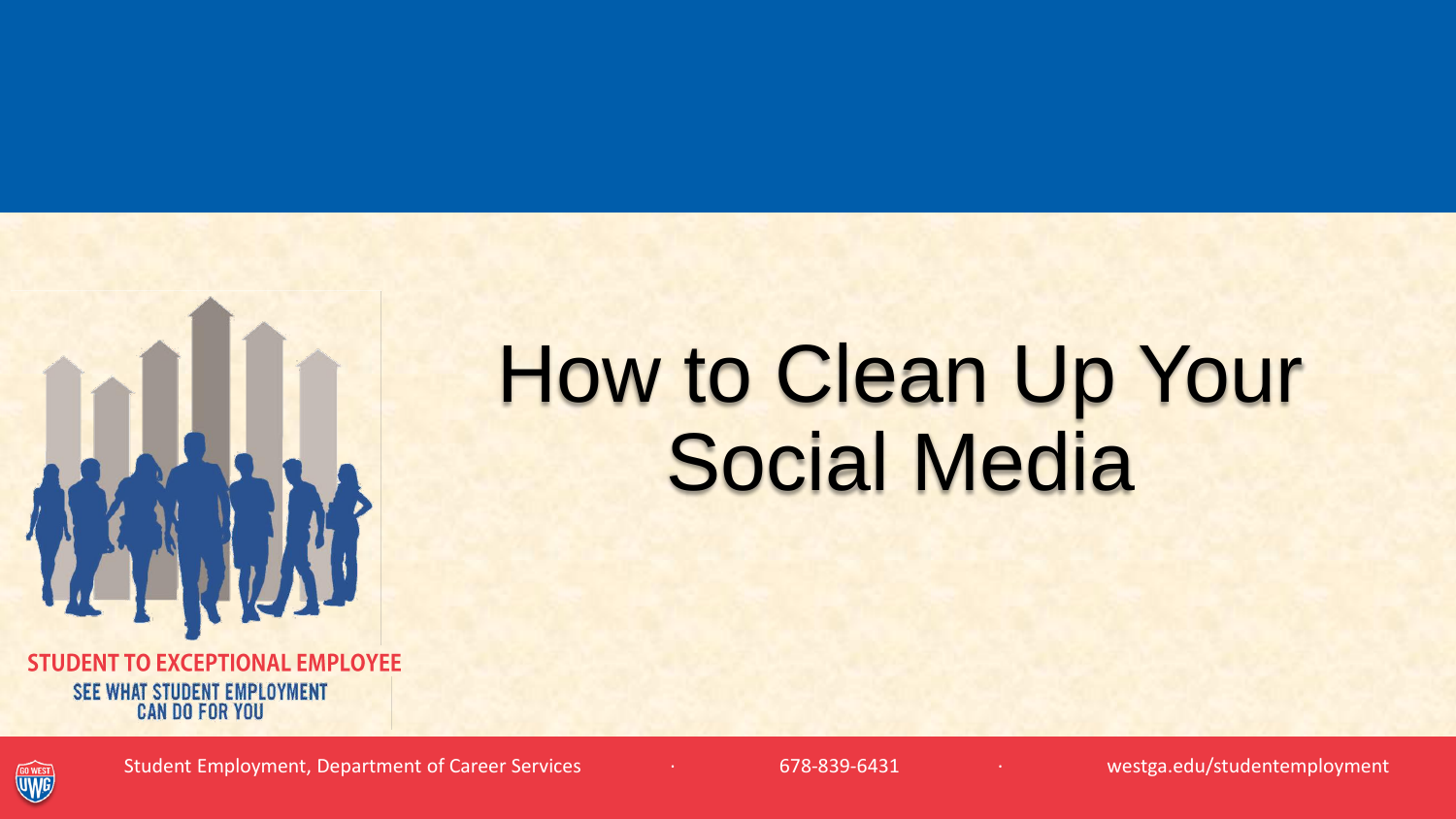# Employers DO Creep on You

- Over 37% of employers use social media to screen candidates for interviews
- Over 34% of employers said information on a person's social media profile kept them from hiring the candidate



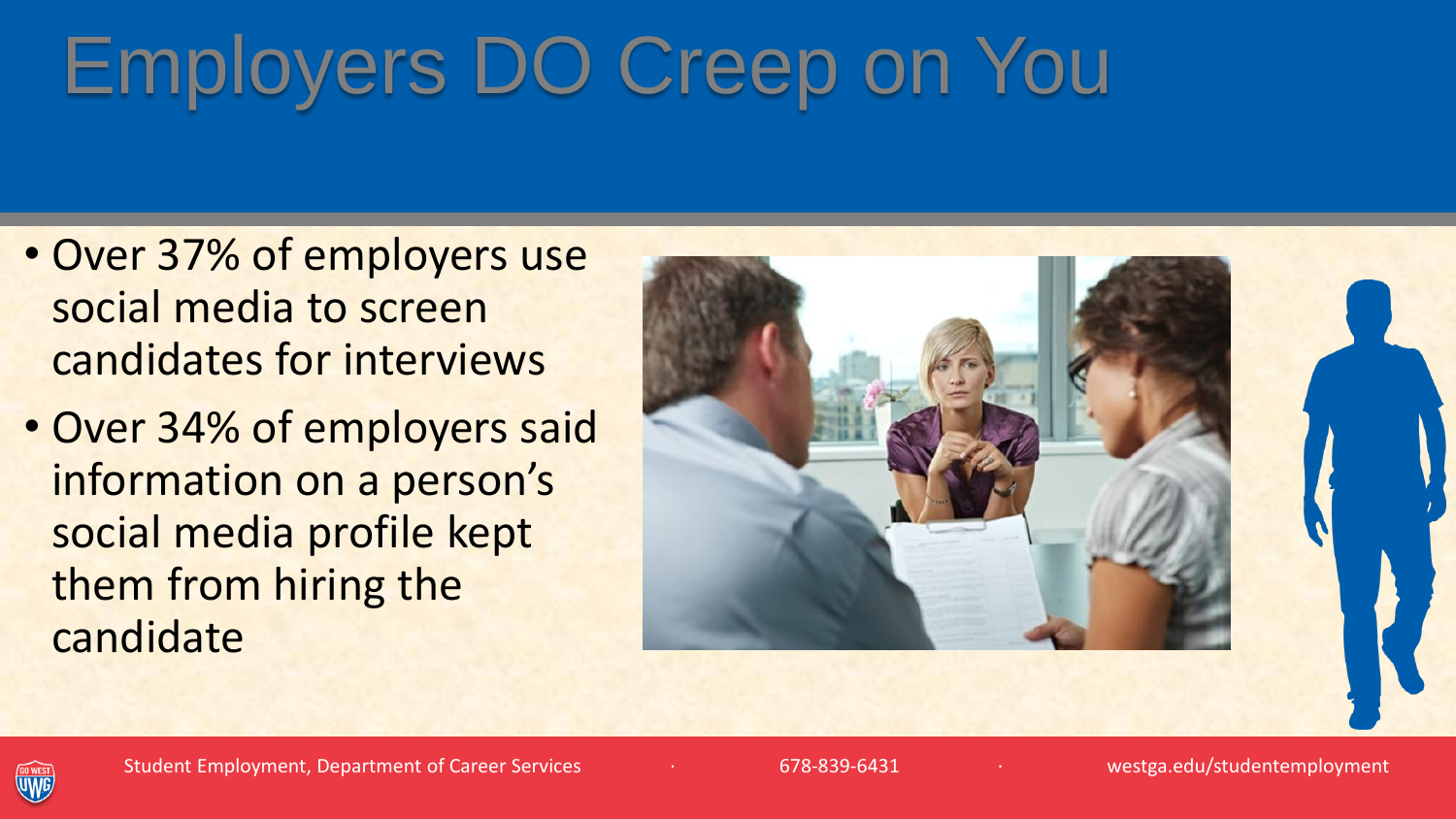## What Employers Are Looking For

49% Provocative and Inappropriate Photos and Information 45%

Information About Drinking and Using Drugs

35% Poor Communication

Skills 33% Badmouthing a **Previous** Employer

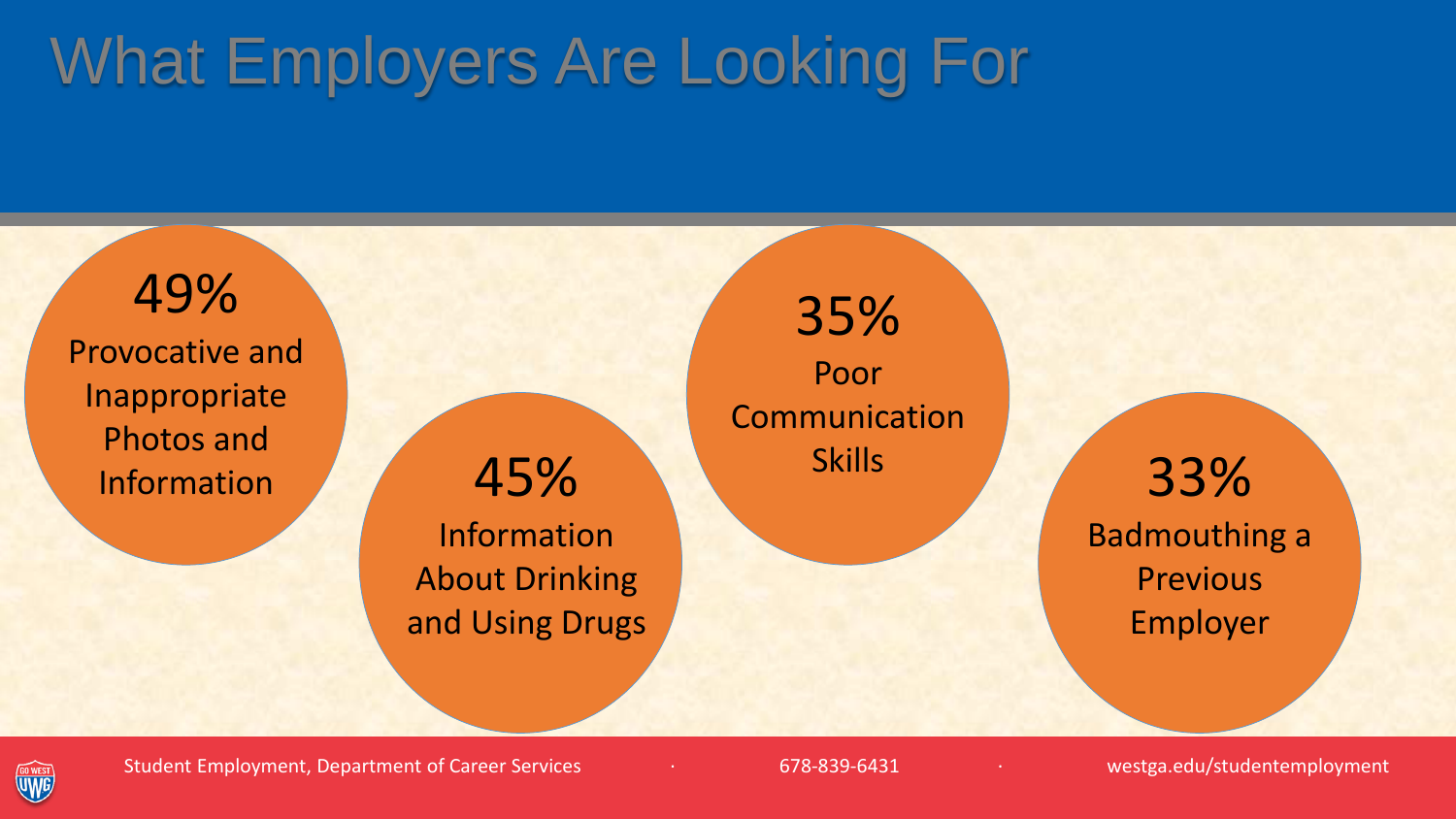#### Fix Your Profile and Cover Photos!

- Expect employers to scan your social profile
- Have a clean, professional photo
- Show off a friendly personality
- Don't use offensive photos NO nudity, alcohol, racial slurs, offensive language/ signs, etc.

Don't be this guy

• Delete or hide inappropriate photos



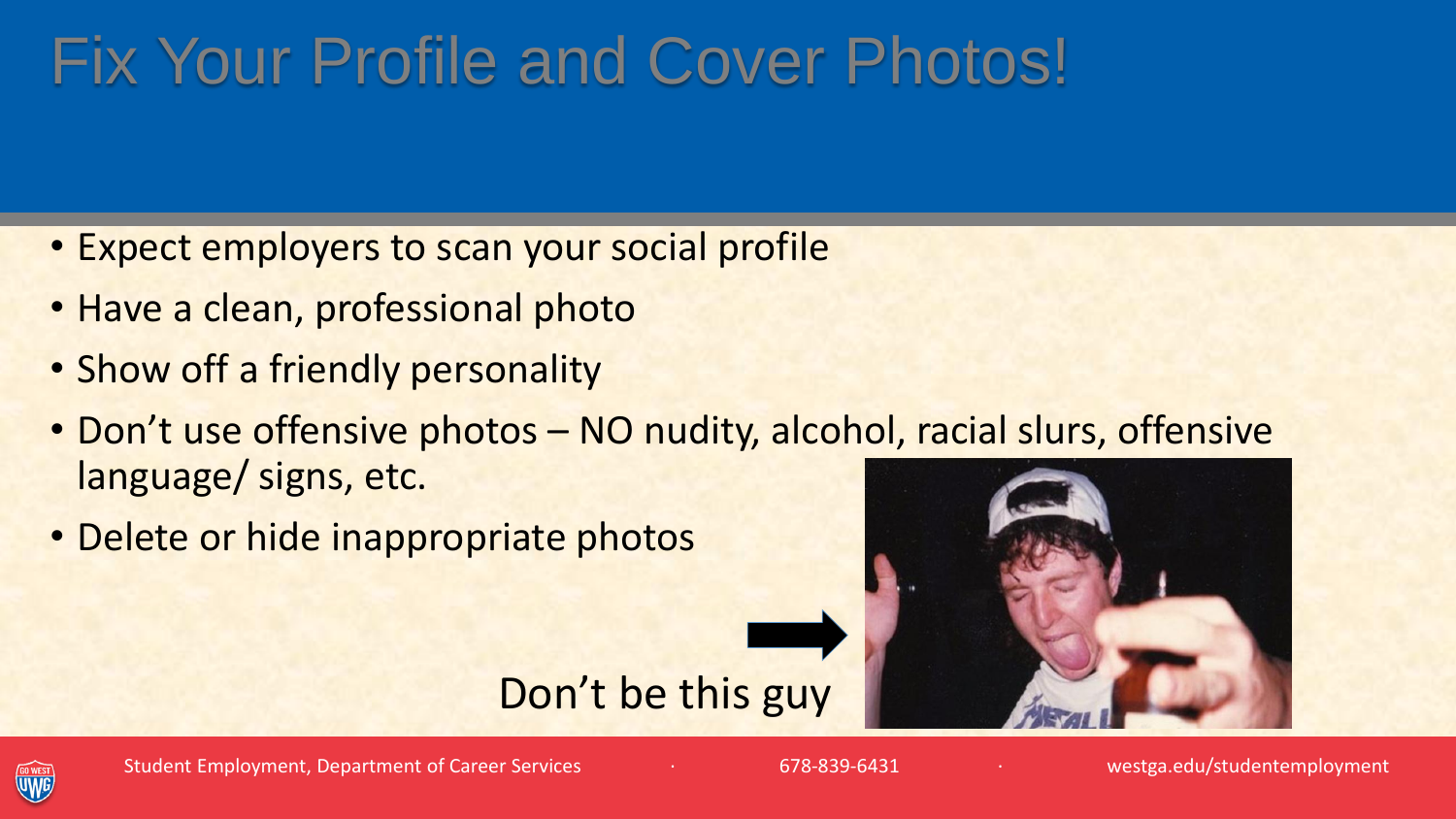#### Hide/ Delete Offensive Content

- Employers are not going to stop after viewing your profile image
- Go through your previous post and activity log and delete offensive posts
- Change your privacy settings to "Only Me" for inappropriate posts



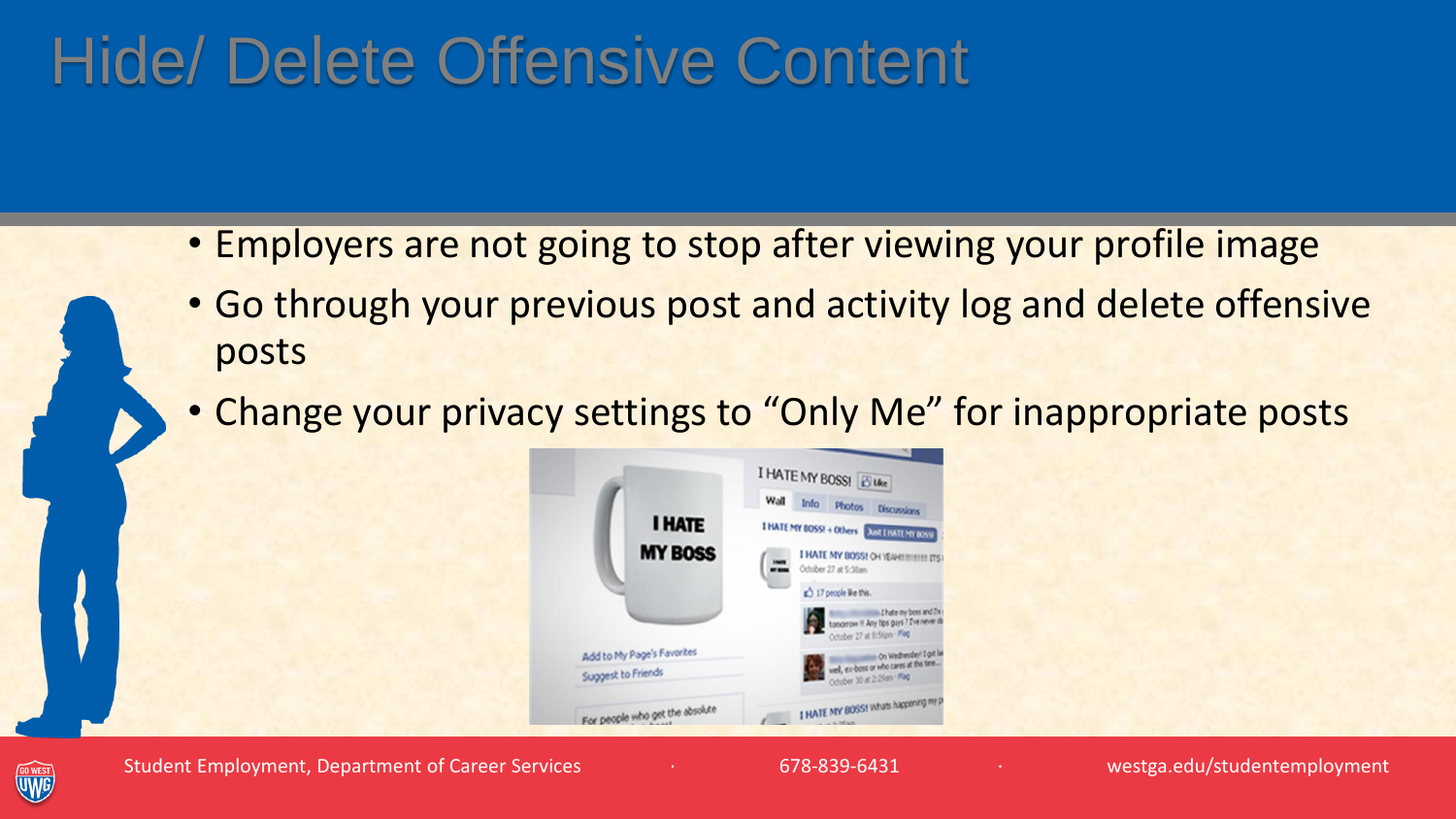## Check All Social Media

- Employers do not just look at Facebook, they look at all of them.
- Be sure to check these other social media sites for inappropriate content:
	- Twitter
	- Google+
	- YouTube
	- Pinterest
	- Tumblr
	- Foursquare
	- Instagram
	- Flickr





Student Employment, Department of Career Services · · · · · · · · · 678-839-6431 · · · · · · · · · · · westga.edu/studentemployment